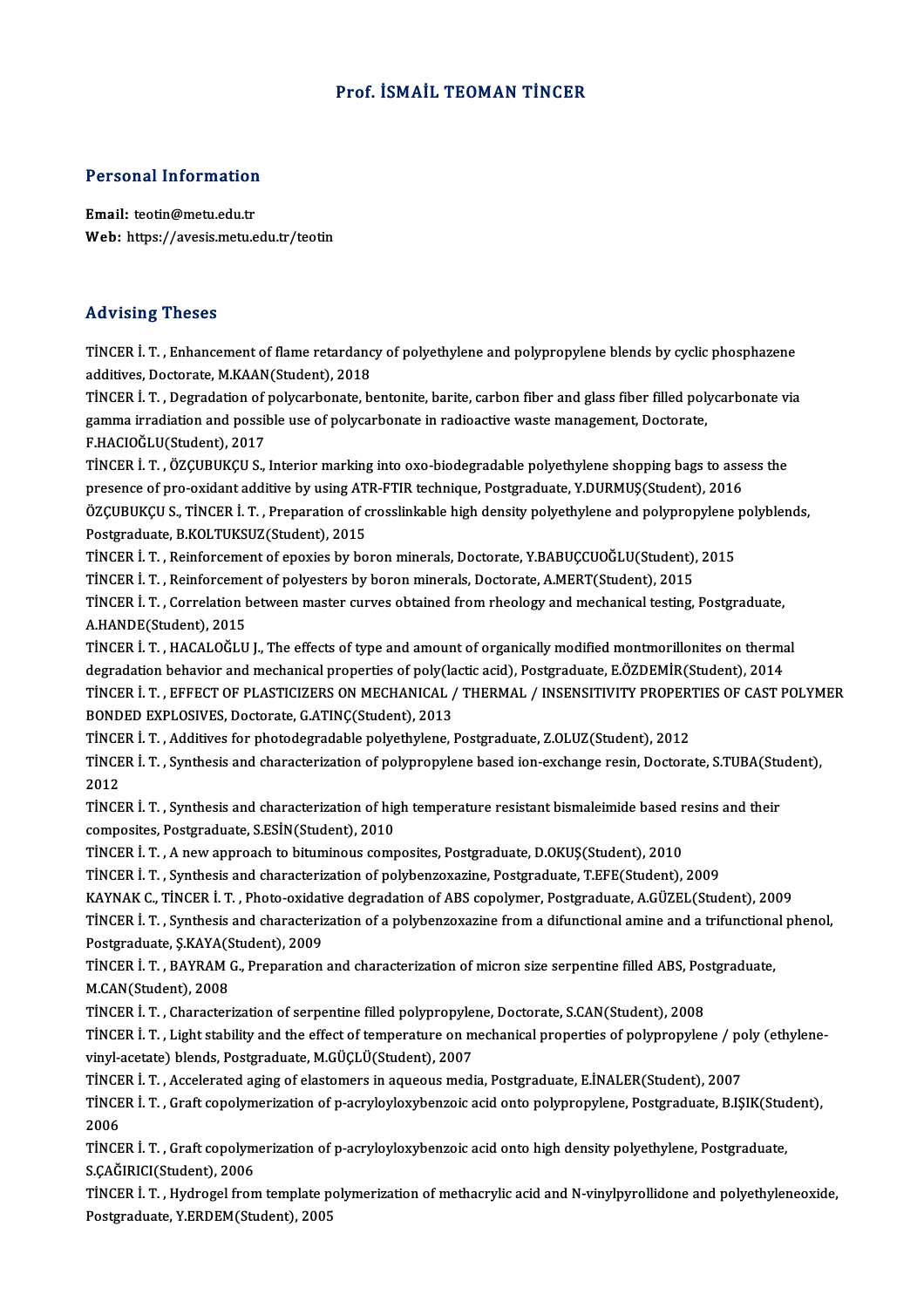TİNCER İ. T. , Graft copolymerization of p-acryloyloxybenzoic acid and p-methacryloyloxybenzoic acid onto isotactic<br>Rekynnenvlane, Dectarate, S.CETİN(Student), 2004 TİNCER İ. T. , Graft copolymerization of p-acryloylo;<br>polypropylene, Doctorate, S.ÇETİN(Student), 2004<br>TİNCER İ. T., Symthesis and shanastariyation of surf TİNCER İ. T. , Graft copolymerization of p-acryloyloxybenzoic acid and p-methacryloyloxybenzoic acid onto isotactic<br>polypropylene, Doctorate, S.ÇETİN(Student), 2004<br>TİNCER İ. T. , Synthesis and characterization of surface

10<br>2004<br>2004<br>Tince TİNCER İ. T. , Synthesis and characterization of surface sulfonated polypropylene films, Postgraduate, S.TUBA(Student)<br>2004<br>TİNCER İ. T. , Water soluble monomer grafting on thin films of ultra high molecular weight polyeth

2004<br>TİNCER İ. T. , Water soluble monomer grafting on thin films of ultra high molecular weight polyethylene, Postgraduate,<br>C.GÖKTEPE(Student), 2003 TİNCER İ. T. , Water soluble monomer grafting on thin films of ultra high molecular weight polyethylene, Postgraduate<br>C.GÖKTEPE(Student), 2003<br>TİNCER İ. T. , Properties and characterization of aluminum hydroxide and barium

C.GÖKTEPE(Student), 2003<br>TİNCER İ. T. , Properties and characte<br>Postgraduate, S.CAN(Student), 2003<br>TİNCEP İ. T., Ter bland of nolu (etbul TİNCER İ. T. , Properties and characterization of aluminum hydroxide and barium sulfate filled polypylene copolymen<br>Postgraduate, S.CAN(Student), 2003<br>TİNCER İ. T. , Ter blend of poly (ethylene terephthalate), polypropylen

Postgraduate, S.CAN(Student)<br>TiNCER İ. T. , Ter blend of<br>E.DOĞAN(Student), 2003<br>TiNCEP İ. T. - Poly(othylan TİNCER İ. T. , Ter blend of poly (ethylene terephthalate), polypropylene and low density polyethylene, Postgr<br>E.DOĞAN(Student), 2003<br>TİNCER İ. T. , Poly(ethylene terephthalate) and high density polyethylene in melt blendin

E.DOĞAN(Student), 2003<br>TİNCER İ. T. , Poly(ethylene terephthalate) and high density polyethylene in melt blending in the presence of<br>transesterification catalyst., Postgraduate, B.ÖZKAN(Student), 2002

TİNCER İ.T., Melt blending of poly (ethylene terephthalate) and high density polyethylene in the presence of carbon black, Postgraduate, H.ÇAKMAK(Student), 2002 TİNCER İ. T. , Melt blending of poly (ethylene terephthalate) and high density polyethylene in the presence of carbon<br>black, Postgraduate, H.ÇAKMAK(Student), 2002<br>TİNCER İ. T. , Polyethylene oxide-hydroxyapatite composite

black, Postgraduate, H.ÇAKMAK(Student), 2002<br>TİNCER İ. T. , Polyethylene oxide-hydroxyapatite composite and microporous polyethylen<br>polymer complex preparation and characterization, Doctorate, R.BANAT(Student), 2002<br>TİNCER TİNCER İ. T. , Polyethylene oxide-hydroxyapatite composite and microporous polyethylene oxide-polymethacrylic ac<br>polymer complex preparation and characterization, Doctorate, R.BANAT(Student), 2002<br>TİNCER İ. T. , KAYNAK C.,

polymer complex preparation and characterization, Doctorate, R.BANAT(Student), 2002<br>TINCER İ. T. , KAYNAK C., A Study on the flexibility of short carbon fiber reinforced epoxy<br>Ö.ORGUN(Student), 2002 TINCER İ. T. , KAYNAK C., A Study on the flexibility of short carbon fiber reinforced epoxy composites, Postgraduate, Ö.ORGUN(Student), 2002<br>TOPPARE L. K. , TİNCER İ. T. , Preparation of a conducting flexible material from

TOPPARE L. K., TINCER I. T., Preparation of a conducting flexible material from silane coupling agent and hydroxyl TOPPARE L. K. , TİNCER İ. T. , Preparation of a conducting flexible material from silane coupling agent and hydroxyl<br>terminated polybutadiene rubber by hydrolysis and condensation., Postgraduate, Y.KARATAŞ(Student), 2001<br>T

terminated polybutadier<br>TİNCER İ. T. , Mechanica<br>S.TÜRK(Student), 2001<br>TİNCEP İ. T. , KAYNAK C TİNCER İ. T. , Mechanical properties of high density polyethylene filled with poly(tetrafluoroethylene)<br>S.TÜRK(Student), 2001<br>TİNCER İ. T. , KAYNAK C., Flexibility improvement of short glass fiber reinforced epoxy, Postgra

S.TÜRK(Student), 2001<br>TİNCER İ. T. , KAYNAK C., Flexibility improvement of short glass fiber reinforced epoxy, Postgraduate,<br>A.ARIKAN(Student), 2001

TİNCER İ. T. , KAYNAK C., Flexibility improvement of short glass fiber reinforced epoxy, Postgraduate,<br>A.ARIKAN(Student), 2001<br>TOPPARE L. K. , TİNCER İ. T. , Mechanical properties of graft copolymers of polypyrrole, Postgr A.ARI<br>TOPP/<br>2001<br>Tince TOPPARE L. K. , TİNCER İ. T. , Mechanical properties of graft copolymers of polypyrrole, Postgraduate, C.BİRAN(St<br>2001<br>TİNCER İ. T. , Thermal ve mechanical properties of ultra high modulus polyethylene fiber reinforced pol

2001<br>TİNCER İ. T. , Thermal ve mechanical properties of ultra high modulus polyethylene fiber reinforced poly (methyl<br>methacrylate) cured by gamma radiation used as a dental base, Postgraduate, T.ŞEKEROĞLU(Student), 2000 TİNCER İ. T. , Thermal ve mechanical properties of ultra high modulus polyethylene fiber reinforced poly (methyl<br>methacrylate) cured by gamma radiation used as a dental base, Postgraduate, T.ŞEKEROĞLU(Student), 2000<br>TİNCER

methacrylate) cured by ga<br>TİNCER İ. T. , Reactive blen<br>F.DIBLEN(Student), 2000<br>TİNCER İ. T. KAYNAK C. E TİNCER İ. T. , Reactive blending of particle poly(ethylene terephthalate) with high density polyethylene, Postgrad<br>F.DIBLEN(Student), 2000<br>TİNCER İ. T. , KAYNAK C., Flexibility improvement of epoxy resin used in fiber rein

F.DIBLEN(Student), 2000<br>TİNCER İ. T. , KAYNAK C., Flexibility improvement of epoxy resin used in fiber reinfor composites, Postgraduate,<br>A.ÖZTÜRK(Student), 2000 TİNCER İ. T. , KAYNAK C., Flexibility improvement of epoxy resin used in fiber reinfor composites, Postgraduate,<br>A.ÖZTÜRK(Student), 2000<br>TİNCER İ. T. , Melt blending of poly(ethylene terephtalate) with polyproplene in the

A.ÖZTÜRK(Student), 200<br>TİNCER İ. T. , Melt blendi<br>Z.OKAN(Student), 2000<br>TİNCER İ. T. , Properatio TİNCER İ. T. , Melt blending of poly(ethylene terephtalate) with polyproplene in the presence of silane, Postgradu<br>Z.OKAN(Student), 2000<br>TİNCER İ. T. , Preparation and characterization of hydrophobic and hydrophilic polyme

Z.OKAN(Student), 2000<br>TİNCER İ. T. , Preparation and characterization of hydrophobic and h<br>molecular weight polythylene, Doctorate, B.AYDINLI(Student), 1999<br>TİNCER İ. T., Rosyaling of noly (stavlana taranattalata) tarayat TİNCER İ. T. , Preparation and characterization of hydrophobic and hydrophilic polymeric fodms from ultra high<br>molecular weight polythylene, Doctorate, B.AYDINLI(Student), 1999<br>TİNCER İ. T. , Recycling of poly (ethylene te

molecular weight polythylene, Doctorate, B.AYDINLI(Student), 1999<br>TİNCER İ. T. , Recycling of poly (ethylene terephthalate) through bler<br>S.GÖKÇESULAR(Student), 1998 TİNCER İ. T. , Recycling of poly (ethylene terephthalate) through blending with highdensity polyethylene, Postgraduate, S.GÖKÇESULAR(Student), 1998<br>TİNCER İ. T. , Mechanical properties and UV stability of poly (Tetrafluoro

TINCER I. T., Mechanical properties and UV stability of poly (Tetrafluoroethylene) powder field low density TİNCER İ. T. , Mechanical properties and UV stability of poly (Tetrafluoroethylene) powder field low density<br>polyethylene, Doctorate, A.ERKAN(Student), 1998<br>TİNCER İ. T. , The Effect of annealing temperature and time on th

polyethylene, Doctorate, A.ERKAN(Stude<br>TİNCER İ. T. , The Effect of annealing tem<br>film, Postgraduate, R.M.I(Student), 1997<br>TİNCER İ. T., Proparation of ultre birb m TİNCER İ. T. , The Effect of annealing temperature and time on the mechanical properties of cross linked polyethylene<br>film, Postgraduate, R.M.I(Student), 1997<br>TİNCER İ. T. , Preparation of ultra high molecular weight polye

film, Postgraduate, R.M.I(Student), 1997<br>TİNCER İ. T. , Preparation of ultra high mo<br>Postgraduate, B.AYDINLI(Student), 1994<br>TİNCER İ. T. Combined IR and mass speci TİNCER İ. T. , Preparation of ultra high molecular weight polyethylene foam and conducting composite with pol<br>Postgraduate, B.AYDINLI(Student), 1994<br>TİNCER İ. T. , Combined IR and mass spectrometric analyses of polymers us

Postgraduate, B.AYDINLI(Student), 1994<br>TINCER İ. T. , Combined IR and mass spectrometric analyses of polymers using pyrolysis technique, Doctorate,<br>T.YALÇIN(Student), 1993 TİNCER İ. T. , Combined IR and mass spectrometric analyses of polymers using pyrolysis technique, Doctorate,<br>T.YALÇIN(Student), 1993<br>TİNCER İ. T. , Preparation and characterization of ultra high molecular weight polyethyle

T.YALÇIN(Student), 1993<br>TİNCER İ. T. , Preparation and characterization of ultra hi<br>cast blend films, Postgraduate, A.ERKAN(Student), 1992<br>TİNCER İ. T., Thermally medified nelyatylane filme by the TİNCER İ. T. , Preparation and characterization of ultra high molecular weight polyethylene and polyisoprene solven<br>cast blend films, Postgraduate, A.ERKAN(Student), 1992<br>TİNCER İ. T. , Thermally modified polyetylene films

cast blend films, Postgraduate, A.ERKAN(Student), 1992<br>TİNCER İ. T. , Thermally modified polyetylene films by the addition of perlite, Postgraduate, H.ONAY(Student), 1992<br>TİNCER İ. T. , Mechanical properties of perlite fil TİNCER İ. T. , Thermally modified polyetylene fil:<br>TİNCER İ. T. , Mechanical properties of perlite fil<br>properties, Doctorate, N.ÜLKEM(Student), 1991